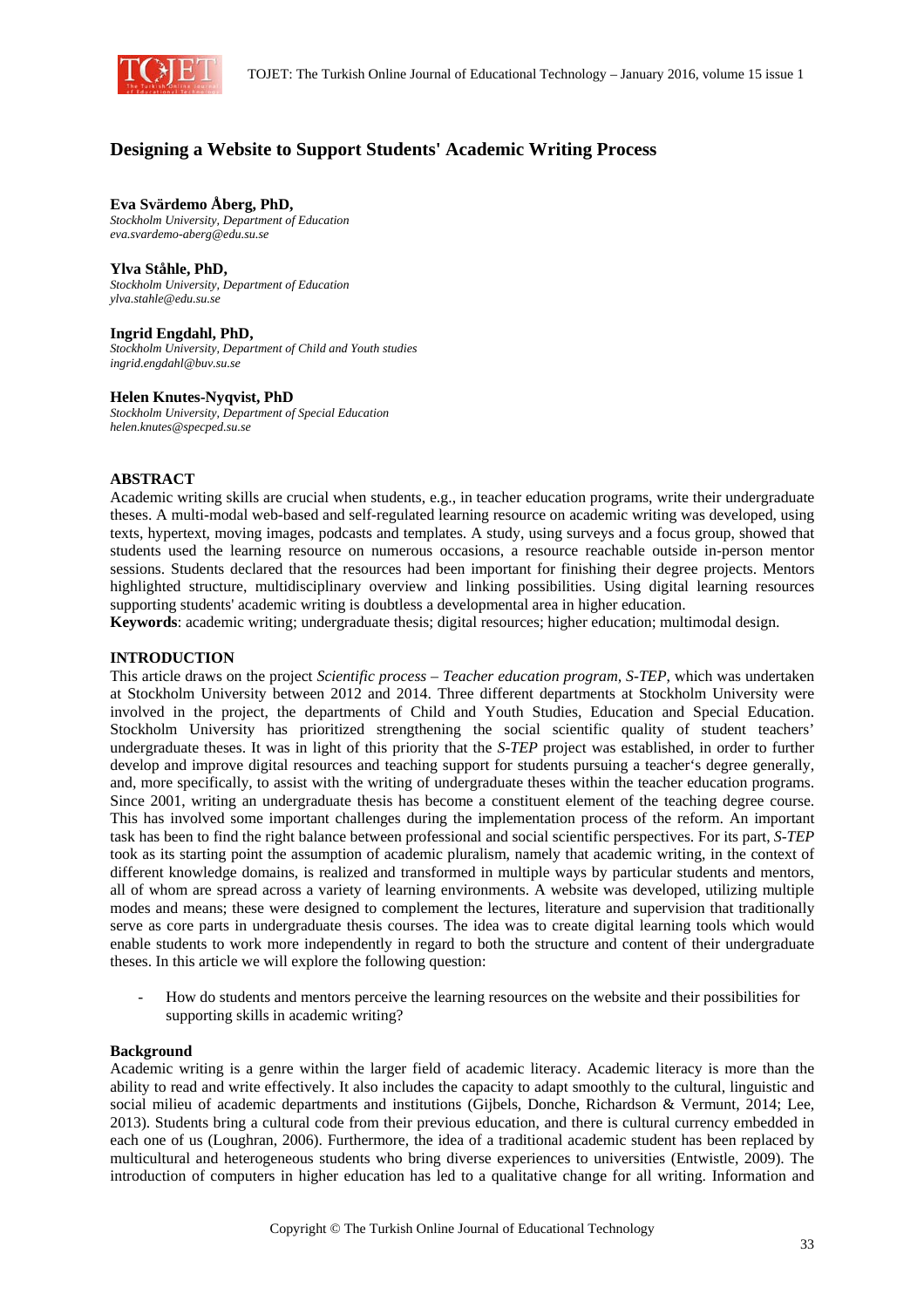

communication techniques (ICTs) provide new tools, which may be used individually or with groups of students. Web-based learning platforms are increasingly used, not only for distance learning, but also as educational tools in campus based courses. Online support is thus looked upon as a complement to classroom teaching. Hansson and Moberg (2011) developed online support for students who were writing their theses. According to their findings, a new generation of students takes the Internet, smart phones and computers for granted. Universities have to readjust and develop new ways of organizing their educational practices. Numerous initiatives, such as recorded lectures, recorded questions and answers, and checklists as well as supportive administrative systems were introduced. Results showed that students came better prepared to their supervisory sessions, where time can then be focused on discussing the problems studied, rather than spending time on basic research methodology. In addition, Hansson and Moberg (2011) report that, with these changes made, mentors and administrators spent their time more efficiently when working with undergraduate theses.

#### **Academic literacy**

Developing academic literacy involves acquiring the discursive repertoire of the sciences: critical thinking, reasoning, reading, writing and behaving like a scientist, in the humanities as well as in the social and natural sciences. Academic literacy, therefore, is supported in and through established ideological positions and intersects issues of identity. The process of becoming academically literate, however, seems to lean on a paradox: those involved appear to be afraid of writing; yet they have chosen a career in which, by definition, writing is a necessity (Cameron, Nairn & Higgins, 2009). Many people think about writing as a linear process; academic writing can rather be described as recursive. Academic writing is not carried out from page A to Z in a continuous process. Instead there exist multiple drafts, where drafts are shown to critical readers and the advice given most often calls for serious revisions and restructuring of the text. Braine (2002) has defined the content of academic literacy to include, *inter alia*: knowledge of one's chosen field of study; research skills, good reading and writing techniques, as well as a continued adaptation to both the academic and social cultures of the university. In addition, Braine pointed out that the personalities and demands of the lecturers and academic mentors also vary considerably; the same can be said about the multicultural group of student peers. Academic literacy is generally acquired over an extended period of time, sometimes already starting in secondary schools. The input comes from various sources, such as teachers, mentors, peers, research, style guides, textbooks and handbooks. There are multiple systems prescribed for how best to organize the text as well as manuals specializing in referencing. Often different systems run parallel at a higher institution, and even at one department. Different disciplines develop their own framework and rules, as can easily be noticed between for instance the natural and social sciences. Vermunt (2005) described the importance of recognizing students' individual learning patterns. A learning pattern is a complex result of a student's personal factors, conceptions and regulations of learning and motivation in relation to contextual factors. The different patterns are related to quality of outcome; i.e. unstructured and undirected patterns can easily lead to reproductive and repetitive writing, whereas possibilities to relate to previous experiences and to formulate meaning-making tasks were found to improve the overall quality of written text. An initial inventory of learning patterns and a continued focus on student participation and critical approaches are recommended (Gilbels et al., 2014; Vermunt, 2005). It has been suggested, by Cameron et al. (2009) that technical know-how be addressed in specific, optional workshops, addressing topics such as the outline, constructive alignment from aim and research questions to result and discussion, rhetoric, reference systems and so forth. Braine (2002) pointed out that shortcomings in academic literacy most often cannot be solved only by focusing on writing tasks alone. Data about the students has to be obtained from multiple sources for a more comprehensive understanding of the process by which academic literacy is acquired. Even with detailed, highly structured instructions, indicating that course instructors carefully controlled the assignments, students from other cultural backgrounds tended to misunderstand the assignments. There was a need on the students' part to interpret the assignments so as to better understand the instructors' expectations. Moreover, according to Braine (2002), a form of dialogical communication was found to be more productive than any relationship developed along hierarchical lines. Students seemed to become more receptive to a mentor when the latter assumed a co-worker and a co-learner role.

### **Writing degree papers**

In order to be awarded a degree, by the end of their education, most undergraduate students have to undertake an independent study. This affords the students an opportunity to direct their own studies. Since the study constitutes a minor research project, it often involves the independent collection and analysis of data. Compared to other course assignments, such research projects are extended over time. During this period students need various kinds of support so as to be able to achieve the expected learning outcomes (Todd, Bannister & Clegg, 2004). The ability to work independently is an important outcome of undergraduate studies, but it is also a necessary precondition for such work to get done. Indeed, if students have not developed such an ability before writing their undergraduate theses, then the task of the academy must surely be to provide the tools and the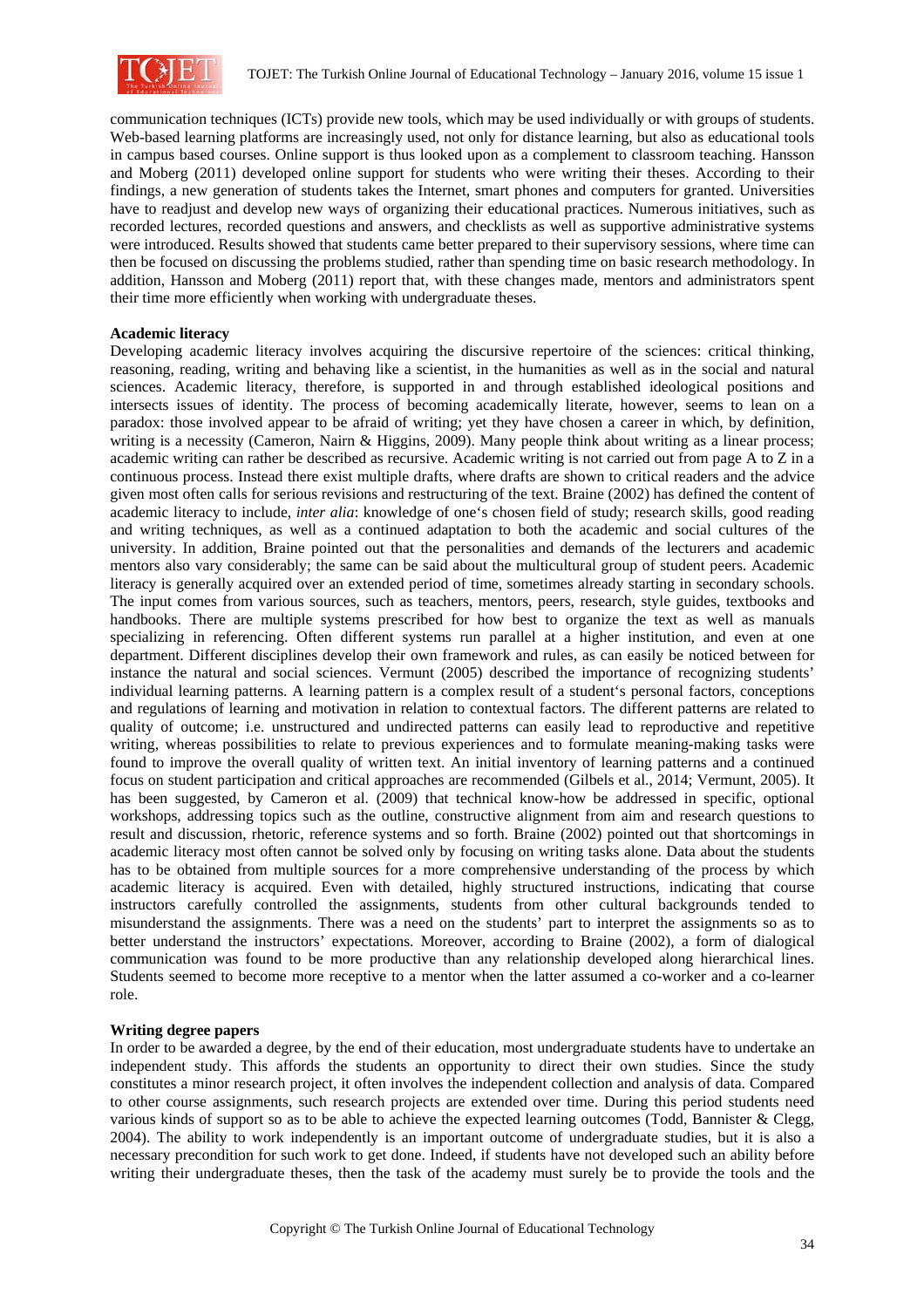

teaching support for students' to further develop their abilities to work more effectively and independently. Todd et al. (2004) argued that the key issue, when students write undergraduate theses, is to handle the balance between encouraging freedom and independence, on the one hand, and writing within the established tradition of the academy, on the other. Often, students struggle with formulating a practicable research question and thus run into difficulties with time-management, that is, *how*, *what* and *when* to do certain things. The research of Todd et al. (2004) showed that students "appreciate structure within the dissertation process as it helped them to manage their workload and remain motivated" (Todd et al., 2004, p. 344). An interesting question is then: is it possible to support the writing of an undergraduate degree paper as well as to develop the student's ability to work independently? The aim of developing the website was to create digital learning tools, which would enable students to work more independently on questions surrounding structure and form.

An additional demand for support for students is the increasing number of students entering into Swedish higher education with a different mother tongue than Swedish. This may be the result of migration but also of academic ambitions, i.e. to recruit a high number of exchange students as part of internationalization strategies. Büker (2003) stated that for most students academic writing becomes more difficult when it is done in a foreign language. However, it is not just language that creates a problem; cultural patterns in academic writing vary between disciplines, universities, languages and countries. International students are quickly supposed to adapt to the traditions at a specific institution (Vermunt, 2005). But there are other reasons for shortcomings in academic writing among international students. A lack of understanding of the writing process adds to the students' difficulties. There exists ignorance among mentors and teachers about process-related writing techniques, and even so about overall study techniques, which could be overcome by developing a practice that enables individual learning patterns (Entwistle, 2009; Vermunt, Bronkhorst, & Martínez-Fernández, 2014).

# **Degree papers in teacher education**

The demand for a degree thesis in teacher education was introduced in Sweden in 1993, and today teaching is looked upon as an academic profession. The thesis is meant to have both an academic and a professional orientation. Researchers indicate that even if a dynamic balance between these would be preferable, it is in reality difficult to achieve. For instance the rigid scientific structure of the thesis can reduce the transferability of knowledge to the teaching profession (Gustafsson, 2008; Reis-Jorge, 2007; Wallace, 1997), while, conversely, the professional orientation may cause deficiencies in any critical approach adopted and may also harbour inadequacies with respect to documentary evidence (Mattson, 2008; Meeus et al., 2004). There is also a tendency toward academic focus becoming more prominent than professional perspectives (Calander, 2005). The academically-oriented approach has a strong support in official policy documents and studies have shown that this orientation has grown in recent times (Gustafsson, 2008). An academically-oriented approach advocates a teacher education that focuses on social scientific preparation, where research methodological skills and connection to research is important (Andersson, 2002; Feiman-Nemser, 1990). An academic thesis gives students the opportunity to learn about research, giving them a greater understanding of the genre of social science theses and dissertations (Ersoy & Cengelci, 2008). However, Gustafsson (2008) analyzed policy documents and research on student teachers' degree theses and found that neither academic nor professional training have a consistent impact on the quality of the theses. What seems to be happening is that those who advocate for the established tradition in academic writing hope to preserve the thesis as an academic phenomenon, instead of seeing it as a way to develop the profession and prepare students for the teaching (Gustafsson, 2008). A review of teacher education degree theses found these to be of lower academic quality than in other studied programs (The Swedish Agency for Higher Education, 2006). The survey was based on an evaluation model (Härnqvist, 1999) covering six aspects of quality: research links, formulation of problems, theoretical awareness, research methodology, implementation and conclusions, linguistic design and format. Problems highlighted were strong normativity, weak links to research, lack of critical thinking and a predominance of qualitative methods. These identified problems have inspired the design of the website and digital tools in the present study.

#### **MATERIAL AND METODS Scientific process S-TEP**

The project *S-TEP* has a design-based research approach (Andersson & Shattuck, 2012) and utilizes designtheoretical and multimodal perspectives on learning and communication (Kress & Selander, 2011). A principal purpose was to design resources for students' self-directed and self-regulated learning. The aim of the *S-TEP* project was to design and improve significant learning resources for academic writing and to make these resources available on the Internet. These perspectives adopt an approach in which learning is understood as a dynamic process, involving both design *for* learning and design *in* learning (Selander, 2009; Selander & Kress, 2010). Design refers to how people make use of the resources that are available at a given moment in a specific communicational environment to realize their interests as makers of a message/text (Kress & Jewitt, 2008, p.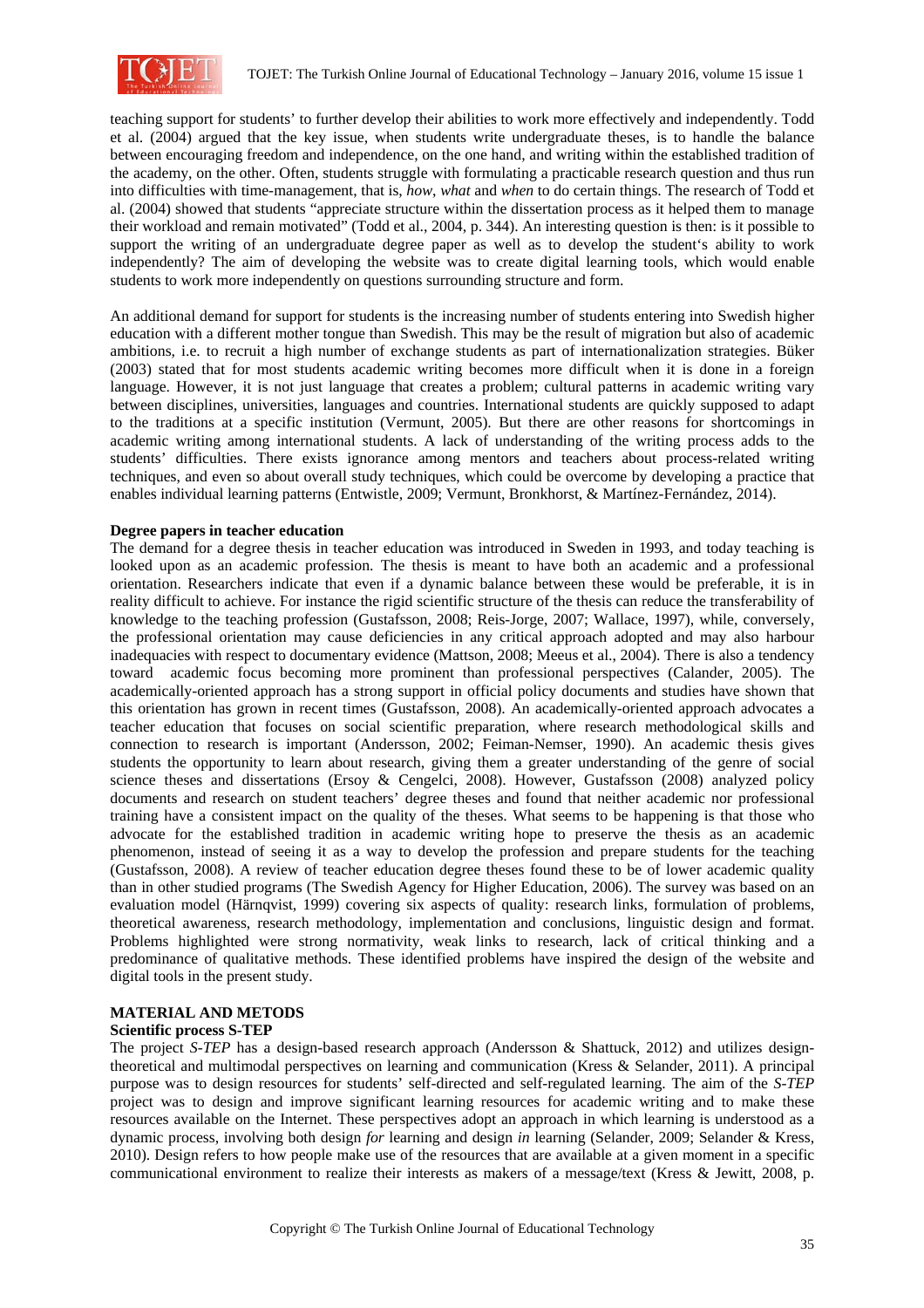

17). Multimodal perspectives acknowledge different resources, a complex fabric of modes that to some extent are used to shape students' possibilities in the representation of their learning. Within that complexity, the use of a variety of resources and modes (such as text, speech, images and moving images) offers different possibilities and constraints for meaning-making and learning, and different ways of learning and representing knowledge in the subject matter. According to Selander and Kress (2010), people orchestrate meaning through their choices of resources and configuration of modes.

These perspectives were applied within the *S-TEP* project as approaches for enabling and recognizing design possibilities for students to shape meaning and represent knowledge within academic writing, by using a variety of modes and resources from a website. New technologies and digital resources may challenge us and make our perception of a given text or subject matter expand. For example, what has been referred to as the "the visual turn" in theoretical discourse has changed approaches to truth and authority (Jewitt, 2008, p. 9-10). The possibilities for designing and expressing knowledge, for example by using moving images, speech and pictures instead of written text, have increased considerably during recent years. So if students use various modes and resources in their learning process and if all these modes and semiotic resources have different affordances, what modes and resources represent the most appreciated tools by students and mentors in supporting academic writing and what kind of interactivity do they provide? We may argue that different digital resources have different potentials and constraints as learning resources, and these resources lead to certain aspects being foregrounded (in accordance with the subject matter) during the learning process. Given the digital and multimodal landscape of today, it is crucial to understand the potentials and constraints of such resources as well as the costs and benefits of their use in academic writing.

# **Designing resources for the website**

The *S-TEP* project's design experience arose out of the design *for* learning approach (Selander & Kress, 2010). This approach takes the perspective that designers construct and make available resources for learning with respect to epistemological and methodological considerations. On the website, different learning resources for academic writing were displayed in multiple media and modes, e.g. images, written texts, moving images and speeches which were distributed in templates, films and podcasts. The various modes and resources were set to perform different tasks in the students' design *for* learning process. This means that each mode or resource was designed with a particular meaning-making purpose in mind. The design of modes and resources also tells us something about how we as designers perceive the phenomena or issues being represented (Kress, 2003).

Within the *S-TEP* project, between 2012 and 2014, a collaborative design process took place involving a group of web designers, senior lecturers and teaching administrators. The aim was to come up with proposals for digital learning resources that would be supportive of students' academic writing. Within the design process, ideas, sketches and different multimodal learning resources were frequently discussed and evaluated in terms of their suitability for facilitating students' academic writing processes. During this process, professors and lecturers were invited to contribute with content, which could then be developed in the different modes and resources. Thus, the resources made available mirrored the variation of social scientific perspectives represented among faculty members. The design of the website was based on the assumptions that all modes have the potential to contribute to learning. The website was adapted to departmental concerns and placed on the three departments' home pages.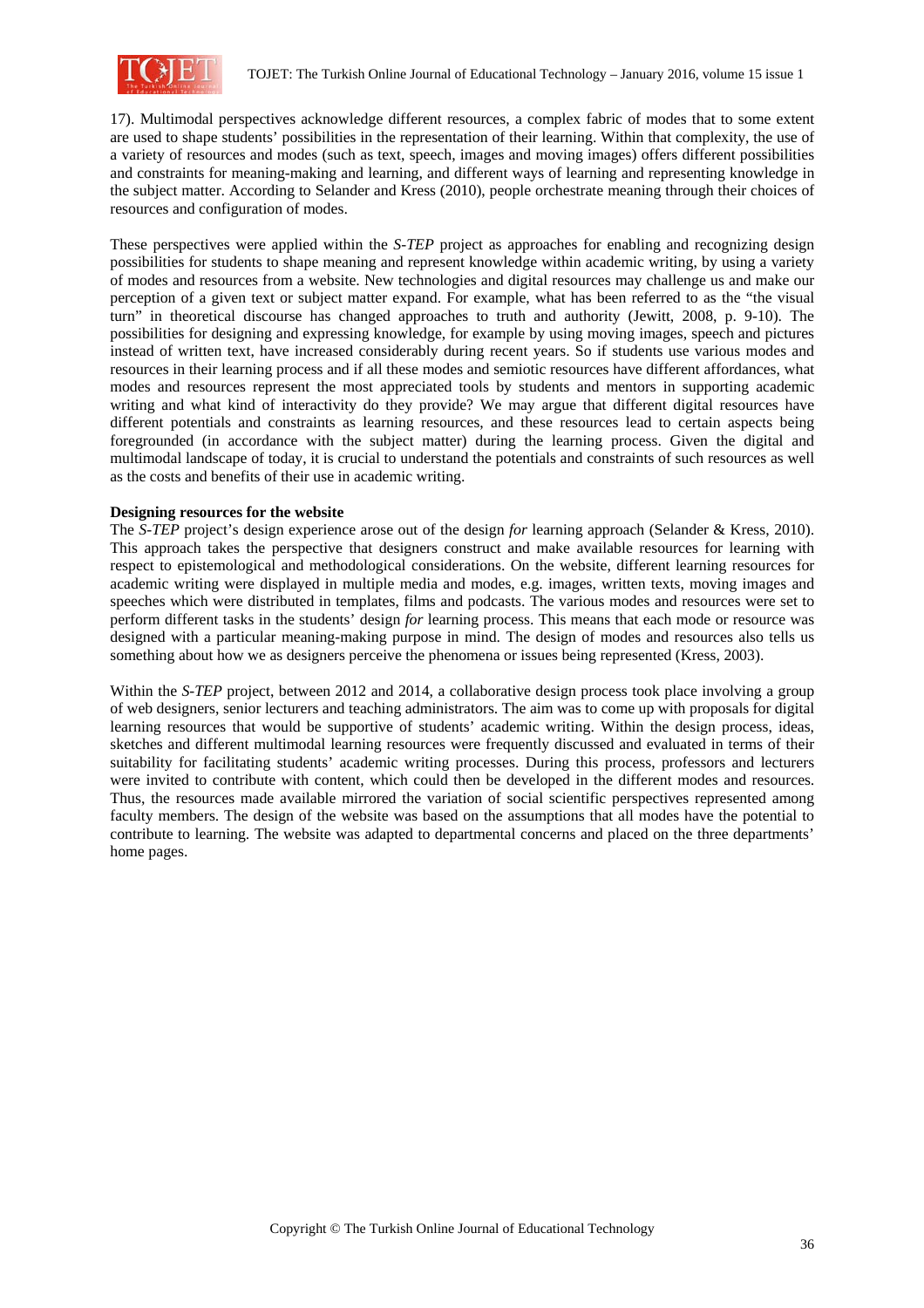



Figure 1: Example of the website designed within the project.

The website may be characterized as a work-through site, designed *for* learning, with chronologically arranged web links, constructed in relation to academic writing objectives and quality aspects (Härnqvist, 1999). These links were displayed on each of the sides on the homepage. Every link was adapted to display specific semiotic work related to the particular objectives of the academic writing course. For example, the design of the mode *written text* communicated meaning concerning objectives, time frames, how to write a synopsis, examination routines as well as advice about the oral defense of the thesis. Additionally, a further text advised students about the required organization of academic writing and provided links also to templates and other *formalia* related to the academic presentation of texts. In the mode written text, students could read via *hypertext* about aspects such as: How to select theoretical perspectives suitable for specific knowledge domains, and What important methodological issues ought to be considered in different academic approaches and in writing? The mode of *colour* was designed to enhance structure and readability. All the *images* on the website represented collaborative and active students engaged in work processes.

The images were meant to be eye-catching; the sight of students socially engaged serves both an emotive and pragmatic function. The images were coloured, centrally framed and designed to enhance inspiration and dedication to the website. *Films and pods* were also available through links on the website, representing academic work in other modes (moving images and speech). These modes provided different affordances for meaning-making and learning. Different modes hold particular potentials and constraints for meaning-making and, indeed, the meaning of some content may be better expressed in one mode than another. Speech combined with gestures may orchestrate variability of meanings through both sound and bodily movements, and these can be used to enhance both meaning-making and learning. On the website a number of short films (each one approximately two minutes long) and podcasts (no longer than fifteen minutes) were displayed to stimulate the students' interest in academic work and academic writing. The topics in these films and podcasts illustrated several essential and important issues within social scientific work in general, and within the academic writing process in particular. For instance: How to transform ideas into research questions? What does the concept "coherence" mean in academic writing? And, what does "distributed time" facilitate in an interview setting? The digital films were identified within the design process as useful and successful resources for meta-reflection. With support of the website, students have the opportunity to become their own designers *in* learning.

# **Data collections and analysis of the empirical data**

To explore how students and mentors perceived the website, a trio of methods was adopted, including: (a) questionnaires to students; (b) a video-documented focus group with mentors and (c) questionnaires to mentors.

a) Questionnaires to students. All teacher students  $(n=157)$  who participated in the academic course for the undergraduate thesis during the spring and autumn semesters of 2013, across three different departments, received a questionnaire to fill in after their oral examination seminars. The learning outcomes of the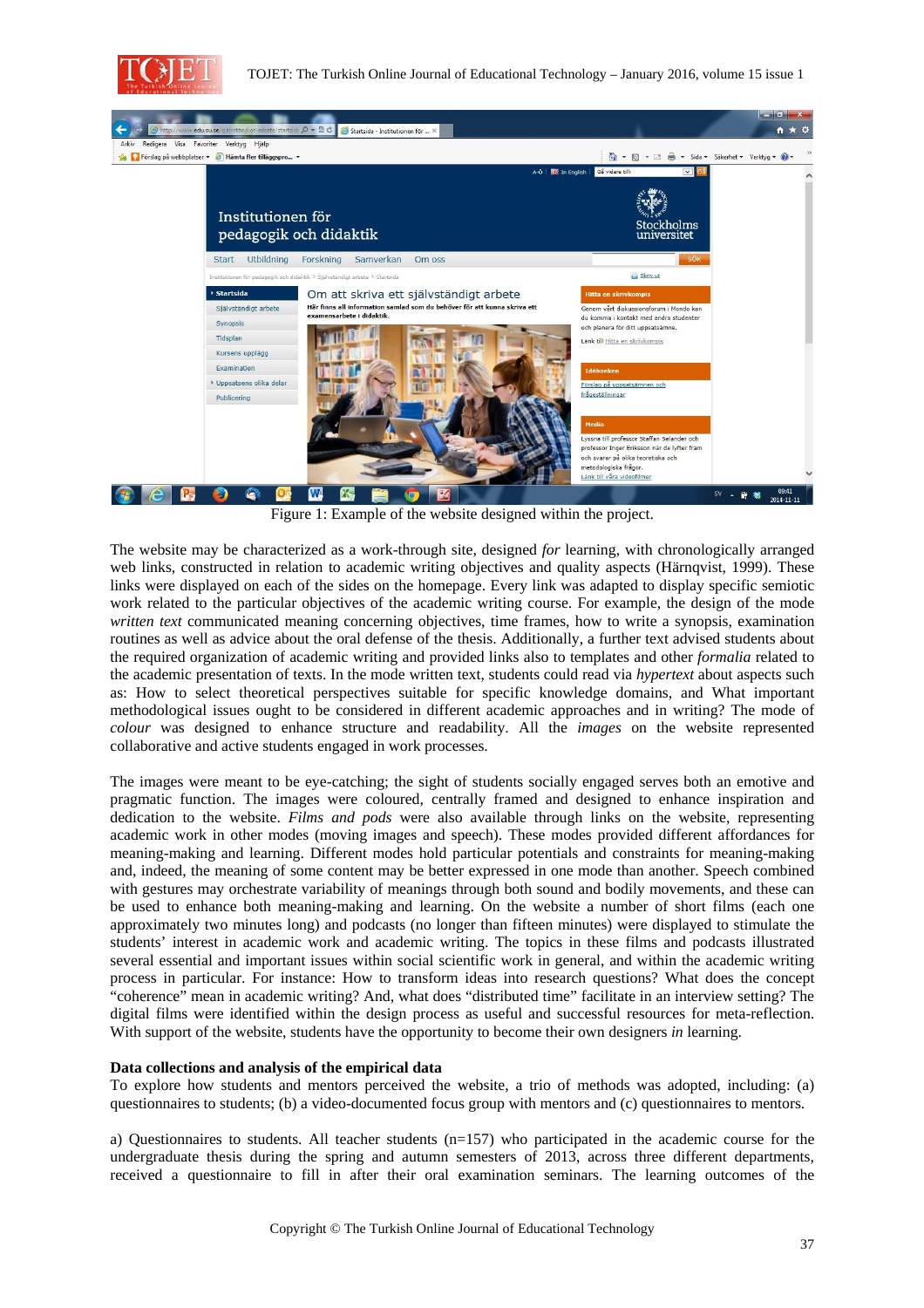

undergraduate thesis course are the same at the three departments. Of the total number of teacher students, 90 answered that they had used the website. Students not using the website indicated that the main reasons for not doing so was because it was unknown to them and/or that they received their help exclusively from their mentors. We asked the students in what ways and how often they used the learning resources, to rate how useful the different resources and modes were, and whether they deemed these resources as satisfactorily supportive for students' independent work. Responses were compiled partly by descriptive statistics concerning utilized resources, and partly through an analysis of those survey questions that solicited open-ended responses. The subsequent analysis focused on potential issues and prospects in using website resources as well as any further development opportunities.

b) A video-documented focus group with mentors. In order to gain an insight into mentors' opinions of the website resources, we arranged a focus group with four mentors at the Department of Education. They were instructed to use the website and then give their views. A research room with one prepared computer and a film camera documented their working process and discussions. We wanted to observe how they navigated through the website without any initial guidance or distractions. Conversations, body language and typing on the keyboard were all documented by the film camera. All conversations were transcribed. The analysis focused on issues and opportunities raised through website interaction. Particular attention was given to problems in orienting oneself on the site, comments about website content and opinions about possible improvements.

c) Questionnaires to mentors. To know more about how mentors from all three departments perceived the site, an open-ended questionnaire was constructed based on the analysis of the focus group. 14 mentors answered the questionnaire. A few of them hadn't used the website, but took the opportunity afforded them by the questionnaire and went through the website, answering most of the questions. We asked whether mentors used the site when supervising students and what they perceived as useful. The questionnaire also dealt with design and content, ambiguities and requests for development. The subsequent analysis focused on potential issues and prospects concerning the use and development of the website.

This study draws on an empirical sample of students,  $N=90$ , who answered (a) and mentors,  $N=18$ , who answered (b) or (c). The data does not allow us to assess the influence of website exposure on the written quality of undergraduate theses.

# **RESULTS**

How do students and mentors perceive the learning resources at the website and its possibilities to support skills in academic writing?

The results of the survey show both the possibilities and constraints when using a website to support the writing of an undergraduate thesis. Examples of possibilities mentioned include the following. First, time is not a limiting factor when visiting the website, a student can visit the site as often and at whatever time s/he likes. Second, there are unlimited possibilities with respect to linkages students might make to different knowledge bases. Third, the site offers multiple modes for where and how knowledge can be sought. Moreover, according to informants, the layout of the website ensured easy access to knowledge. At the same time constraints were also reported. These drawbacks included that the information on the website is too limited, and that suggested templates can prove to be too inhibiting for students. Moreover, informants pointed out that a website is changeable, recognizing the modus operandi of web-based knowledge.

#### **Students' usage of the Website**

Initially we asked the students to what extent they had used the learning resources on the website. A significant number of students entered the website five times or more. Some used it even more frequently, returning to the website more than twenty times. It's clear that students experienced the information to be useful, returning repeatedly to the website to gather new information or to check that they had comprehended the information correctly.

Writing an undergraduate thesis is a major task, and one-third of the students said that the web-based resources contributed to their fulfilling the requirements of the degree paper. The results indicate that most of the students considered the information to be useful, especially in the initial phase of their working process. Concerning questions about what specific modes and parts of the website the students liked and used most, identified preferences included the text-based resources, such as different informative texts, descriptions of content, texts with focused explanations, and templates, etc. Students also liked the films, representing both visual and auditory modes. The clear and structured design was a further quality students appreciated.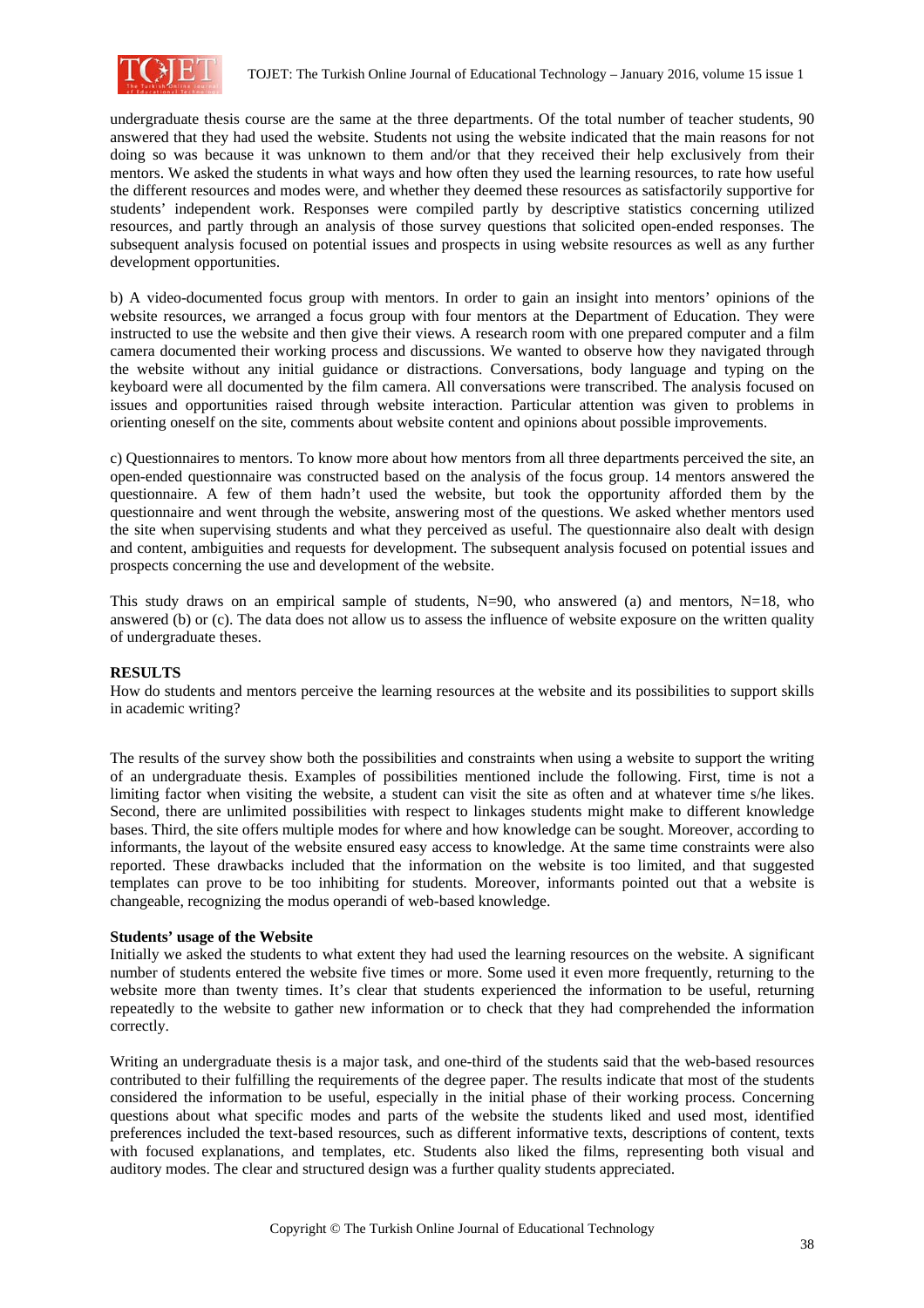

While students seemingly used the traditional modes of learning most, they nonetheless gave appreciation to the information/knowledge given in the other modes. The variety of modes available was one of the qualities associated with the website. In the course of writing the degree thesis, the multimodal approach adopted by the website offered students semiotic potentials. The students were also asked to rate how useful they had found the resources to be in terms of improving skills in academic writing and strengthening possibilities for independent work. On these issues, students found the website particularly useful for their academic writing. Some students turned to the website for supervision rather than getting in touch with their mentor. This study did not investigate the connection between the mentors' knowledge of the website, and the students' usage of it. However there are indications that the mentors' attitudes affected student usage. Student requests for further development of the website included adding more information about technical know-how, and more information concerning their course. Some of the students' responses indicated a wish to get "the right answer" to dilemmas that occur during the writing process. This shows the central challenge facing academia. How can mentoring of students help to foster independence in the research process, that is, in finding knowledge, thinking and consequent decisionmaking?

# **Mentors' usage of the Website**

Mentors were asked if and how they had used the website while mentoring teacher students' thesis writing, and why they chose to do so. They were also asked for their opinions about the website. Possibilities and constraints associated with using web-based learning resources were drawn from a content analysis of their answers. Around half of the mentors had referred the students to the website, especially at the beginning of the course. They found it to be a good starting point, giving the students an idea about the expected structure of the work. Most of the mentors had a positive attitude to the newly developed website. They described it as clear and accessible; particularly merit-worthy was the fact that it was specially adapted for student teachers. The mentors also mentioned that the visual presentation gave students an overview of the expectations of the course. Most of the mentors experienced the website as a complement both to their mentor tasks, and to textbook-based learning. Mentors have limited possibilities and resources to guide students; there is only a certain amount of time for group mentoring and supervising each individual student. The website is, on the other hand, accessible at any time and place. It is possible to go back and view the same information over and over again. The students' own working pace can thus be acknowledged. If the students get to know about the website at an early stage in the program, they also have the possibility to prepare in advance. A variety of information is gathered on the website. The texts on the site are compact and selective and, in that sense, when compared with what is presented in a textbook, information can be understood and assimilated more quickly. Mentors also encourage students to seek information by themselves, using other systems and databases that are presented via links on the website.

Some mentors raised the problem that the website and its templates can inhibit creative solutions, and this might be a hindrance, especially for students studying at an advanced level. Generally, a high variation between different media and modes was recommended. In many respects, the website offers unlimited resources, but, still, the fact remains that someone always decides which information is to be displayed. The ways to go about finding knowledge will therefore always be, to a greater or lesser extent, limited. Some mentors wanted to make more use of the different modes on the website. In particular, several mentors mentioned wanting to use more visual and auditory sources. In order to present a variety of research perspectives and traditions, more films were suggested. Several mentors also asked for films about the assessment procedures and seminars. The mentors wanted to use ICT as a communication tool for how they want students to work with their theses. Methodology books provide general information but this website is seen as tailored by the mentors' perceptions.

#### **DISCUSSION AND CONCLUSIONS**

This concluding section will point towards some possibilities as well as indicate some constraints that were perceived by both the students and the mentors interviewed about a website dedicated to the writing of undergraduate theses. It is hoped that these findings will be of importance in the continued development of this website initiative and others like it.

In the project *S-TEP,* multimodality was applied as an approach to enable and recognize design possibilities for students to shape meaning and present knowledge within academic writing, by using a variety of modes and resources. A website was designed for students to be able to use several resources for learning to write academic texts. Selander & Kress (2010) and Kress & van Leuween (2001, 2002) discuss the potentials of different modes and argue that all modes (e.g., written text, images, moving images) carry potential for meaning-making in different ways. As we see it, the modes and resources available at the website may realize different meanings, different usages and give different ideological or epistemological implications for the academic writing process. The design-theoretical and multimodal approach gives a dimension to understand the design *for* learning by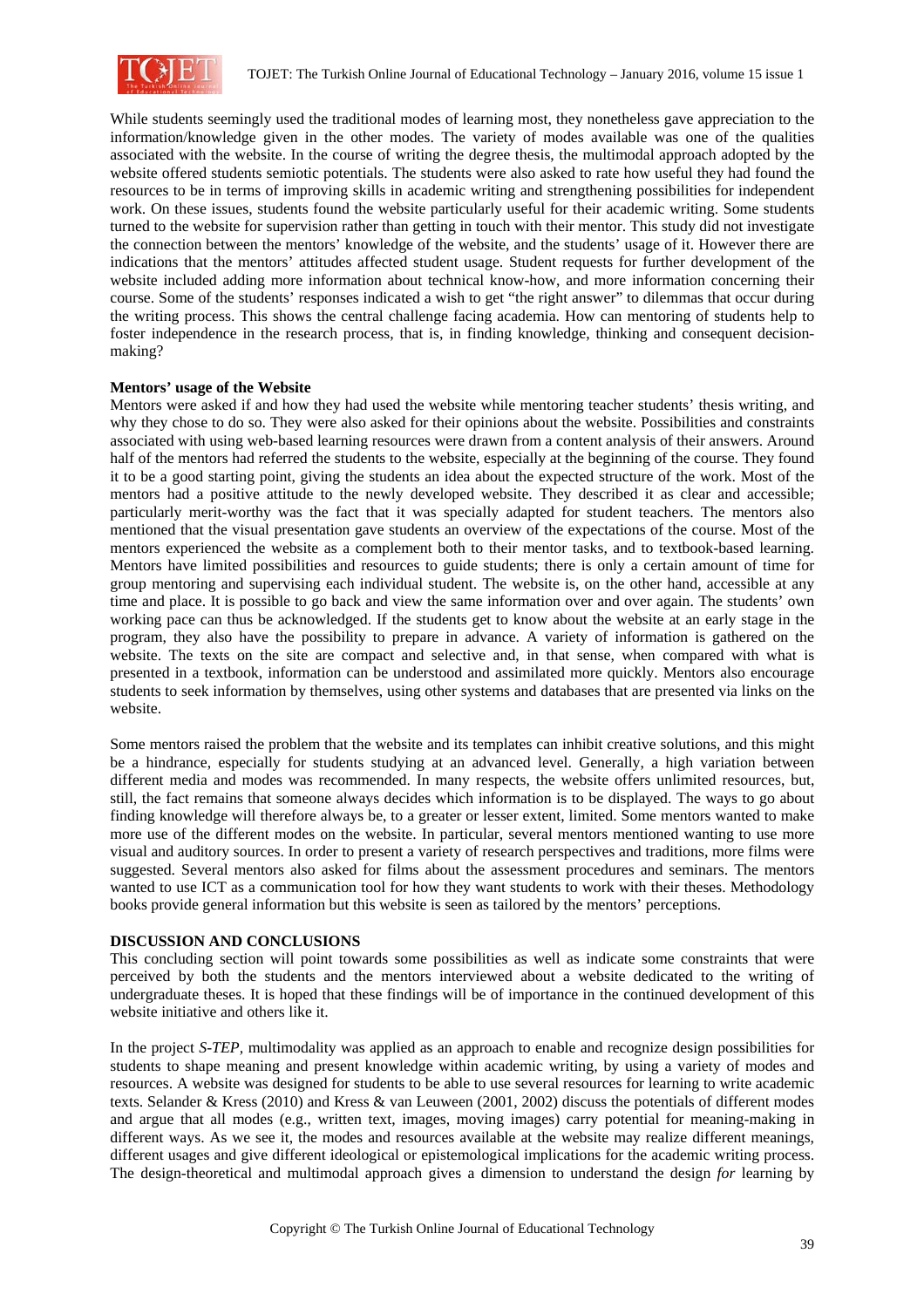

taking into account how students actively choose and use different modes and resources in the writing process. The perspective offered us a theoretical framework and notions for analyzing modes, resources and ideas of their respective roles of facilitating students' learning processes. The framework gave us, as designers-as-producers (Kress & Selander, 2011), a theoretical ground for discussing the design process and deepening our understanding of how a website can be designed to support academic writing. We were thus given the opportunity to reflect on the values and the perceptions of what is recognized as quality in academic writing. Our own cultures of recognition were scrutinized and critically discussed, e.g., interpretations of different resources and analyses of available prompts and their potential for meaning-making.

Drawing on the findings presented above, this section also summarizes a few of the gains some students made in taking this course with these web tools at their disposal. Finally, the mentors' perceptions of the website are also summarized. It is arguably still relatively new, in the context of teacher education, to introduce technology as a central part of the process of learning and mentoring academic writing. Writing a degree thesis is often considered an important milestone in any higher education program.

# **Multimodal design for independent learning**

Traditionally, university students have received guidance from mentors whenever needs and problems crop up during their writing processes. Often, such guidance has been situational, contextual and problem-oriented, organized in face-to-face sessions between mentors and students on campus. Additionally, multiple e-mails go back and forth between student and mentor, a time-consuming but yet not always satisfying way to help students. The findings in this project, drawn from a specific website initiative, suggest that web-based resources may promote the utilization of resources which are both multimodal and of a wider range. These resources have been shown to support the possibility of "flipped" supervision and self-regulated learning (cf. Fulton, 2012). In the context of the *S-TEP* project, available resources influenced students' engagement and helped them to become more familiar, and more at ease, with academic writing traditions. The results indicate that a website offers multimodal design *for* learning in ways that help students become less dependent on their mentors. The resources presented on the website offer possibilities for different kinds of representations and communication. They also provide additional tools for students to investigate their own interests and particular meaning-making practices. Moreover these assembled resources allow new ways for mentors to support the students' ways of learning the techniques necessary for academic writing. Many other digital resources, e.g., databases for methodological approaches or for searching articles in online journals, have been characteristic elements of the writing process as well as being objects about which students and mentors have often communicated.

For some students the available website and its digital resources offer the possibility of viewing and reinterpreting the entire academic writing process, through utilizing the website as a virtual gallery for a constant design *in* learning (cf Kress, 2003; Kress & Selander, 2011). Overall, the students and mentors were satisfied with the existence of the website and some students even pointed out that their skills in academic writing had been developed by the use of these web-based resources. Expectations of learning objectives were communicated on the website in a clear way. The academic writing process also became more transparent via the informative texts, templates, films and podcasts (cf. Todd, Bannister & Clegg, 2004). Although the students often used monitory templates, these were to a large extent open for students to design their own learning, rather than to reproduce knowledge from others. Students chose different modes and resources based on their interests and level of engagement, in order to develop their understandings of topics and knowledge. These resources offered students a multimodal world of images, speech and printed text. These findings suggest that the website had the potential to support:

- Independence during the initial phase of the course
- Individual learning pathways and different ways of learning academic writing
- Multimodal variation and resources for flipped learning
- Around-the-clock online guidance
- Access to the knowledge and experience of many mentors
- Transparency regarding expected learning outcomes and academic criteria
- Students' ability to complete the degree thesis

#### **Challenges in implementing new tools**

The students', as well as the mentors', use of the website varied. For some students, the website became an appreciated and frequently utilized tool, for others it served as a complement to other means of learning. For a significant proportion of the students, though, the website was not utilized, and in some cases students were in fact unaware of it. Implementing new educational resources, such as the website discussed here, must be carefully planned over time. There is a need for systematic implementation efforts over an extended duration, so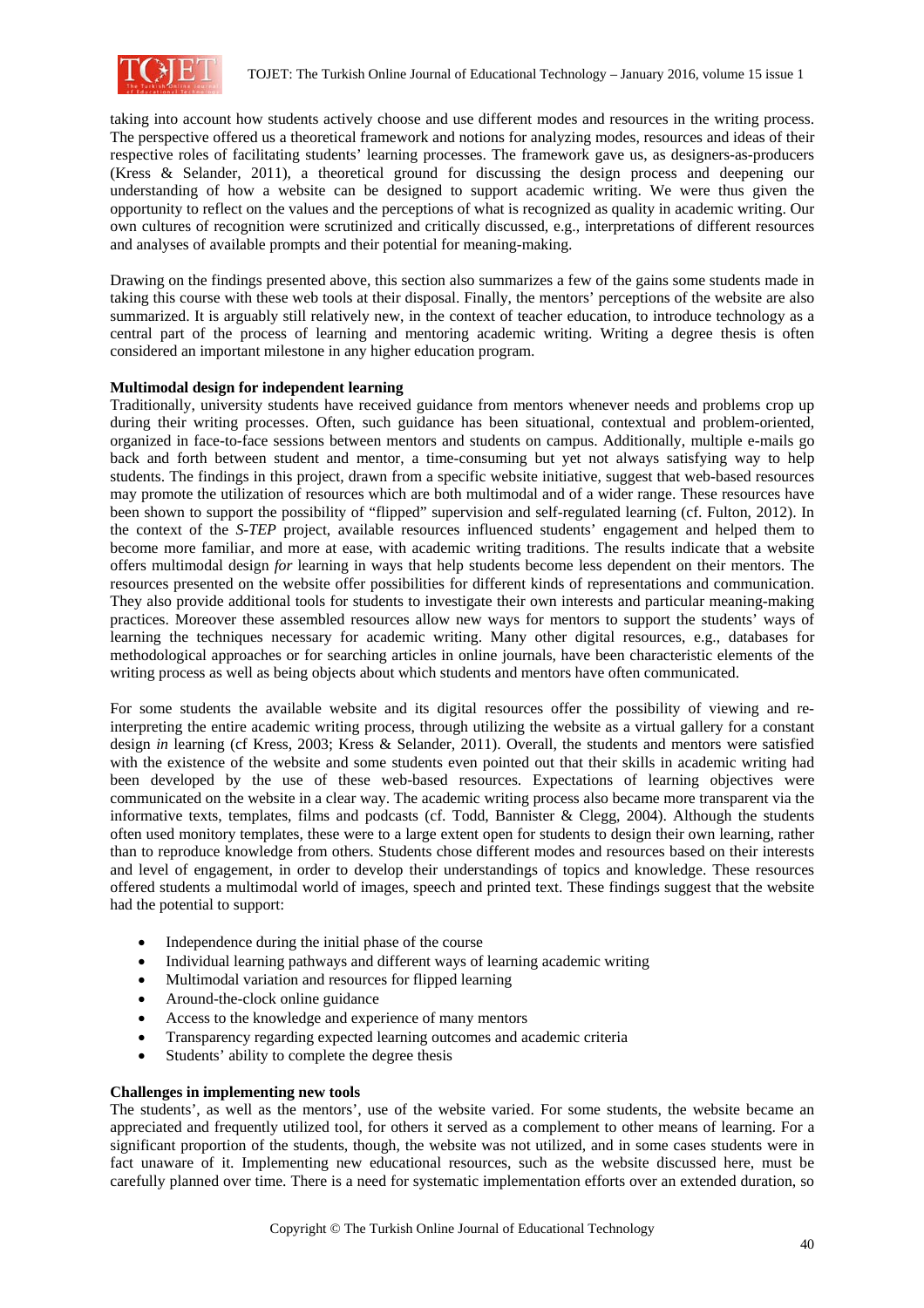

as to reach and teach new ways of learning in an educational system of a larger size. As shown above, there were differences in understandings of the affordances of the website. There is, in constructing a new web-based resource, always a balancing act between providing correct and adequate information while not overwhelming students with too many details. Both students and mentors asked for more information concerning different aspects of writing a degree paper. Some of this information is easily found in textbooks dealing with academic writing and research. In a website, there are a variety of possibilities to link to other Internet sources, this was a point also suggested by some mentors. Both students and mentors have suggestions about what could be developed on the website, which may be interpreted, fundamentally, as a sign of appreciation of the website. There are different opinions about what to develop. Should there be more detailed and/or additional information? How many links to external websites should there be, e.g., compared to developing our own production of additional visual and auditory modes?

Another driver for the furtherance of this project is the question: What modes and semiotic resources are the most appreciated tools by (different groups of) students and mentors in supporting academic writing? These questions illustrate that the website affords multiple perspectives that may be further developed, as well as clear and framing formats for meaning-making. In this way, the web resources encompass both critical thinking and academic writing, since the students need to critically examine and choose the most relevant perspectives and methods, a process which underpins quality (Loughrain, 2006). Working with a website, like the presented one, gives opportunities for continuous development, which is not possible with published textbooks. This may also be realized during mentoring. Just as mentors need professional learning in order to deepen their fields of expertise, a website needs maintenance, up-dating and the incorporation of new knowledge, as well as the highlighting of aspects suggested by students and mentors. The process of updating would invite mentors to participate in an ongoing discussion about what students need to know and need have easy access to, in order to write an undergraduate thesis. Such an on-going discussion has been shown to strengthen the mentors in their work as well (Todd, Smith & Bannister, 2006). Web-based teaching offers a lot of unused possibilities, but the results from this study show that students and mentors have only started to realize the potential of web-based learning resources.

Drawing on the results from our study, the resource of a tailor-made website can actually constitute something analogous to a third party, mediating between the on-going dialogue between student and mentor, and thereby complementing the supervisee-supervisor interaction. Mentoring can be realized through a multimodal website. As a consequence, more faculty researchers become available, with each mentor potentially reaching more students. In the context of a website, each student could meet and benefit from the expertise of multiple researchers. The purpose would be to loosen the dyad of student-mentor, and to convert the relation into a triad; student-mentor-website. However, we would like to underline that implementing a website, such as ours, takes time and effort, and there is always a "takeoff-period" to take into account.

# **ACKNOWLEDGEMENT**

This work was supported by the 2013 Future Learn project at Stockholm University.

# **REFERENCES**

- Andersson, C. (2002). What should govern teacher education? The impact of unclear governmental prescriptions: Is there something more effective. *European Journal of Teacher Education*, *25*(2/3), 251- 262.
- Andersson, T., & Shattuck, J. (2012). Design-Based research: A decade of progress in education research? *Educational Researcher 41*(16), 16–25.
- Braine, G. (2002). Academic literacy and the non-native speaker graduate student. *Journal of English for Academic Purposes*, *1*, 59–68.
- Büker, S. (2003). Teaching academic writing to international students: Individual tutoring as a supplement to workshops. In L. A. Björk, *Teaching Academic Writing in European Higher Education*. Secaucus, N. J. USA: Kluwer Academic Publishers.
- Cameron, J., Nairn, K., & Higgins, J. (2009). Demystifying academic writing: Reflections on emotions, knowhow and academic identity. *Journal of Geography in Higher Education*, *33*(2), 269-284.
- Calander, F. (2005). *Mellan akademi och profession: Nitton svenska lärarutbildares berättelse om lärarutbildning igår och idag.* [Between academia and professions. Nineteen Swedish teacher educators' narratives of teacher training yesterday and today] (Report LÄROM 4). Uppsala: Department of Education, Uppsala University.
- Entwistle, N. (2009). *Teaching for understanding at university: Deep approaches and distinctive ways of thinking*. London: PalgraveMacmillan.